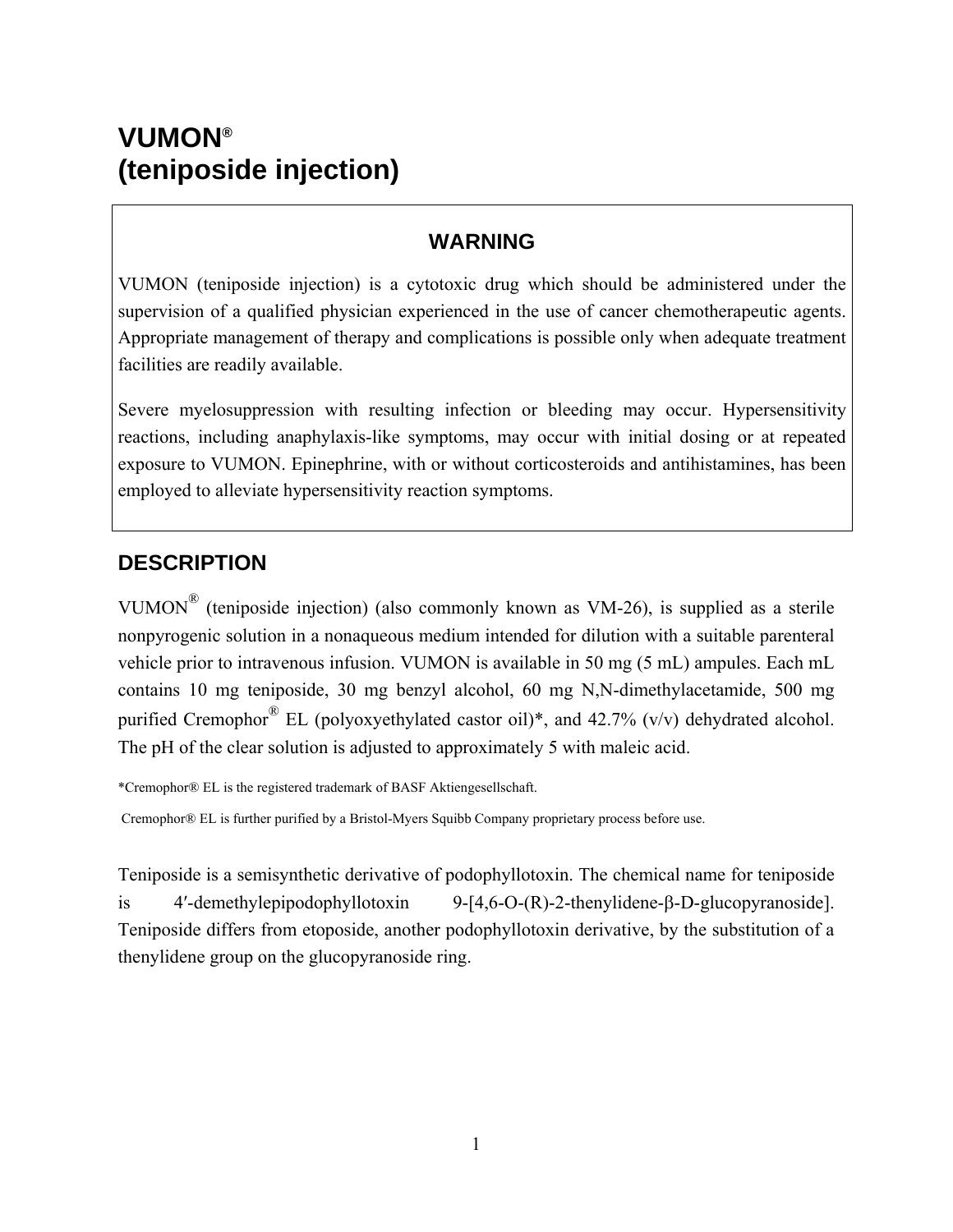Teniposide has the following structural formula:



Teniposide is a white to off-white crystalline powder with the empirical formula  $C_{32}H_{32}O_{13}S$ and a molecular weight of 656.66. It is a lipophilic compound with a partition coefficient value (octanol/water) of approximately 100. Teniposide is insoluble in water and ether. It is slightly soluble in methanol and very soluble in acetone and dimethylformamide.

# **CLINICAL PHARMACOLOGY**

Teniposide is a phase-specific cytotoxic drug, acting in the late S or early  $G_2$  phase of the cell cycle, thus preventing cells from entering mitosis.

Teniposide causes dose-dependent single- and double-stranded breaks in DNA and DNAprotein cross-links. The mechanism of action appears to be related to the inhibition of type II topoisomerase activity since teniposide does not intercalate into DNA or bind strongly to DNA. The cytotoxic effects of teniposide are related to the relative number of double-stranded DNA breaks produced in cells, which are a reflection of the stabilization of a topoisomerase II-DNA intermediate.

Teniposide has a broad spectrum of *in vivo* antitumor activity against murine tumors, including hematologic malignancies and various solid tumors. Notably, teniposide is active against sublines of certain murine leukemias with acquired resistance to cisplatin, doxorubicin, amsacrine, daunorubicin, mitoxantrone, or vincristine.

Plasma drug levels declined biexponentially following intravenous infusion (155 mg/m<sup>2</sup> over 1 to 2.5 hours) of VUMON given to 8 children (4-11 years old) with newly diagnosed acute lymphoblastic leukemia (ALL). The observed average pharmacokinetic parameters and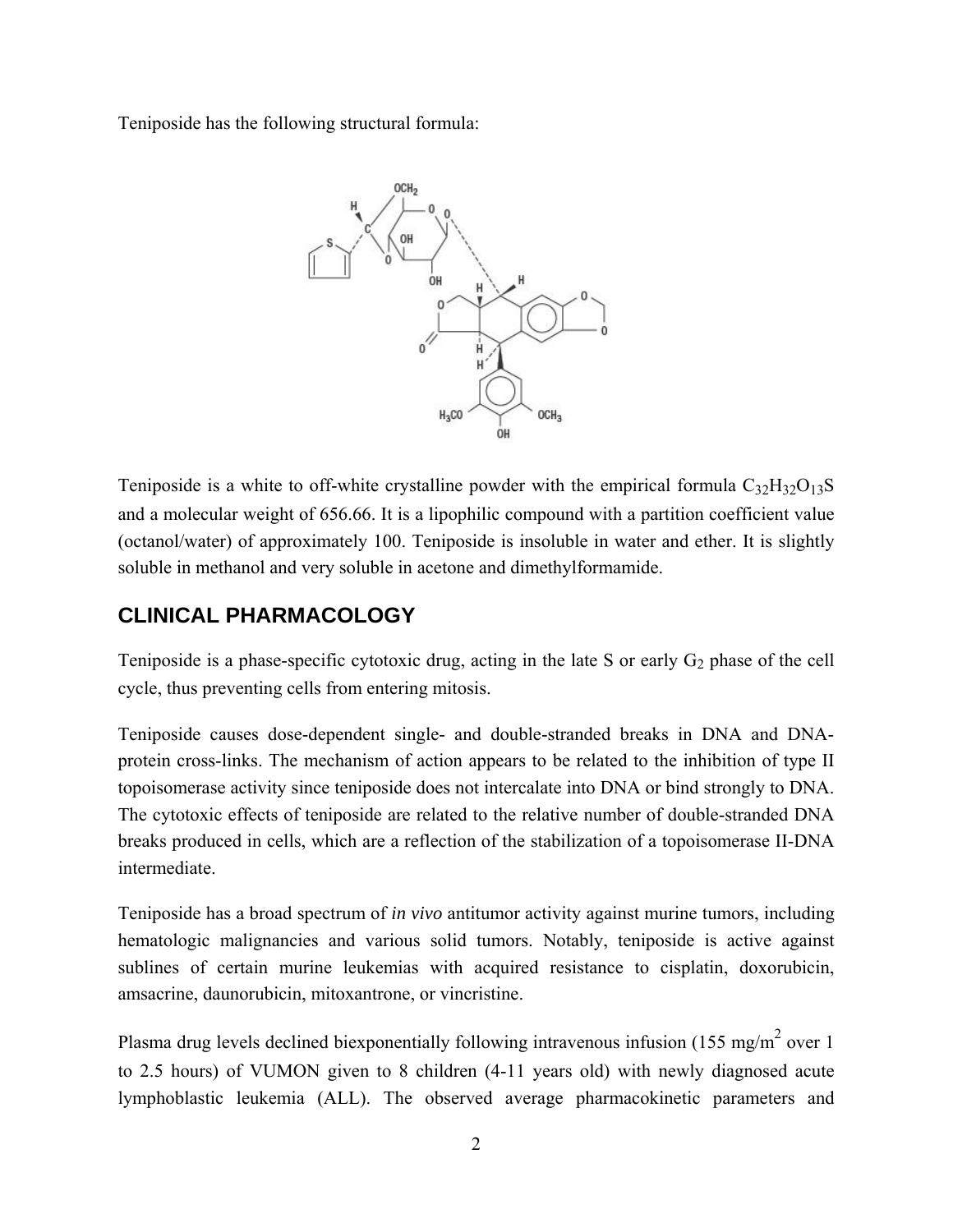associated coefficients of variation (CV%) based on a two-compartmental model analysis of the data are as follows:

| <b>Parameter</b>                               | <b>Mean</b> | $CV\%$ |
|------------------------------------------------|-------------|--------|
| Total body clearance $(mL/min/m2)$             | 10.3        | 25     |
| Volume at steady-state $(L/m^2)$               | 3.1         | 30     |
| Terminal half-life (hours)                     | 5.0         | 44     |
| Volume of central compartment $(L/m^2)$        | 1.5         | 36     |
| Rate constant, central to peripheral (1/hours) | 0.47        | 62     |
| Rate constant, peripheral to central (1/hours) | 0.42        | 37     |

There appears to be some association between an increase in serum alkaline phosphatase or gamma glutamyl-transpeptidase and a decrease in plasma clearance of teniposide. Therefore, caution should be exercised if VUMON is to be administered to patients with hepatic dysfunction.

In adults, at doses of 100 to 333 mg/m<sup>2</sup>/day, plasma levels increased linearly with dose. Drug accumulation in adult patients did not occur after daily administration of VUMON for 3 days. In pediatric patients, maximum plasma concentrations  $(C_{max})$  after infusions of 137 to 203 mg/m<sup>2</sup> over a period of 1 to 2 hours exceeded 40 mcg/mL; by 20 to 24 hours after infusion plasma levels were generally <2 mcg/mL.

Renal clearance of parent teniposide accounts for about 10% of total body clearance. In adults, after intravenous administration of 10 mg/kg or 67 mg/m<sup>2</sup> of tritium-labeled teniposide, 44% of the radiolabel was recovered in urine (parent drug and metabolites) within 120 hours after dosing. From 4% to 12% of a dose is excreted in urine as parent drug. Fecal excretion of radioactivity within 72 hours after dosing accounted for 0% to 10% of the dose.

Mean steady-state volumes of distribution range from 8 to 44 L/m<sup>2</sup> for adults and 3 to 11 L/m<sup>2</sup> for children. The blood-brain barrier appears to limit diffusion of teniposide into the brain, although in a study in patients with brain tumors, CSF levels of teniposide were higher than CSF levels reported in other studies of patients who did not have brain tumors.

Teniposide is highly protein bound. *In vitro* plasma protein binding of teniposide is >99%. The high affinity of teniposide for plasma proteins may be an important factor in limiting distribution of drug within the body. Steady-state volume of distribution of the drug increases with a decrease in plasma albumin levels. Therefore, careful monitoring of children with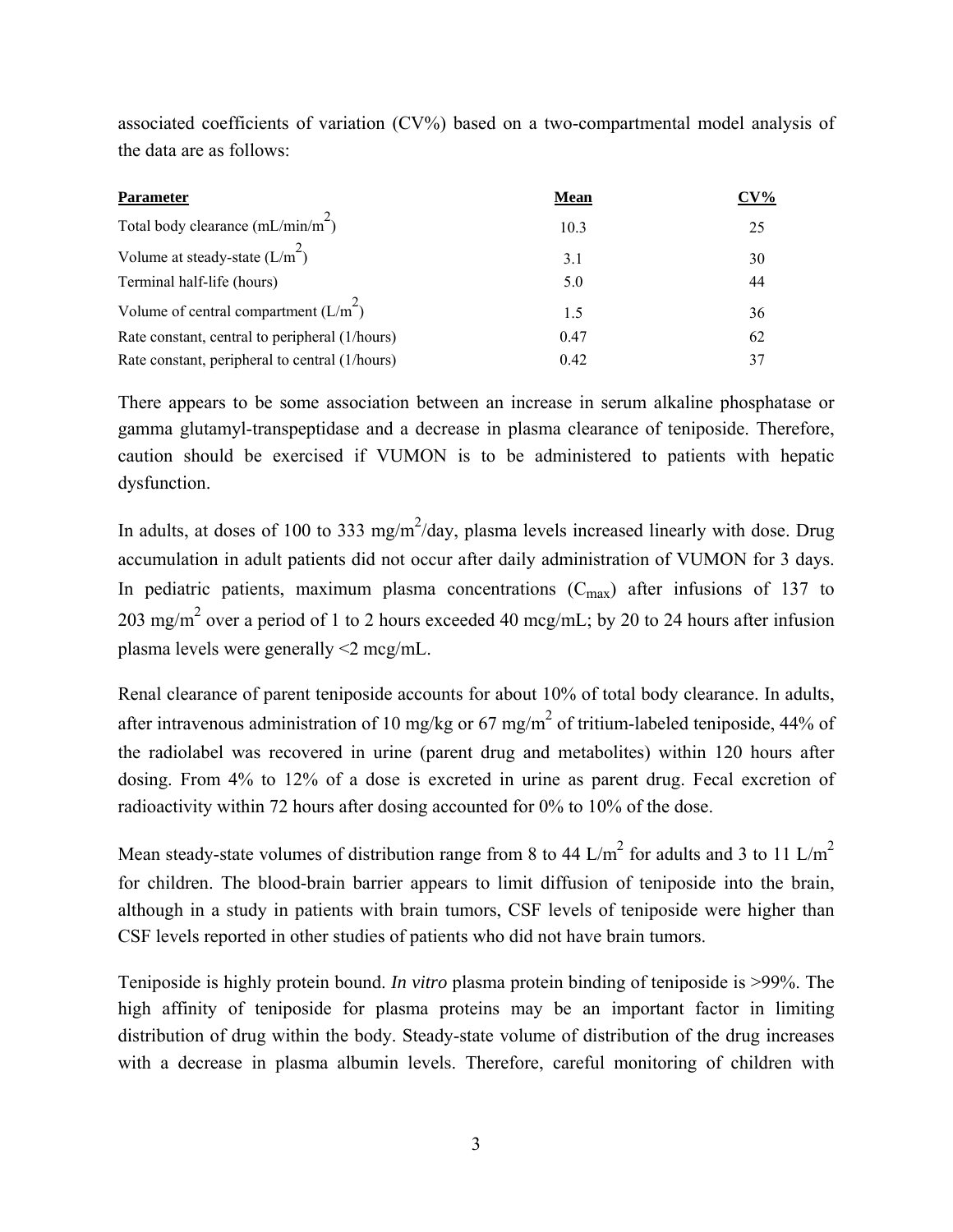hypoalbuminemia is indicated during therapy. Levels of teniposide in saliva, CSF, and malignant ascites fluid are low relative to simultaneously measured plasma levels.

The pharmacokinetic characteristics of teniposide differ from those of etoposide, another podophyllotoxin. Teniposide is more extensively bound to plasma proteins and its cellular uptake is greater. Teniposide also has a lower systemic clearance, a longer elimination half-life, and is excreted in the urine as parent drug to a lesser extent than etoposide.

In a study at St. Jude Children's Research Hospital (SJCRH), 9 children with acute lymphocytic leukemia (ALL) failing induction therapy with a cytarabine-containing regimen, were treated with VUMON plus cytarabine. Three of these patients were induced into complete remission with durations of remission of 30 weeks, 59 weeks, and 13 years. In another study at SJCRH, 16 children with ALL refractory to vincristine/prednisone-containing regimens were treated with VUMON plus vincristine and prednisone. Three of these patients were induced into complete remission with durations of remission of 5.5, 37, and 73 weeks. In these 2 studies, patients served as their own control based on the premise that long-term complete remissions could not be achieved by re-treatment with drugs to which they had previously failed to respond.

#### **INDICATIONS AND USAGE**

VUMON (teniposide injection), in combination with other approved anticancer agents, is indicated for induction therapy in patients with refractory childhood acute lymphoblastic leukemia.

#### **CONTRAINDICATIONS**

VUMON is generally contraindicated in patients who have demonstrated a previous hypersensitivity to teniposide and/or Cremophor<sup>®</sup> EL (polyoxyethylated castor oil).

#### **WARNINGS**

VUMON is a potent drug and should be used only by physicians experienced in the administration of cancer chemotherapeutic drugs. Blood counts, as well as renal and hepatic function tests, should be carefully monitored prior to and during therapy.

Patients being treated with VUMON (teniposide injection) should be observed frequently for myelosuppression both during and after therapy. Dose-limiting bone marrow suppression is the most significant toxicity associated with VUMON therapy. Therefore, the following studies should be obtained at the start of therapy and prior to each subsequent dose of VUMON: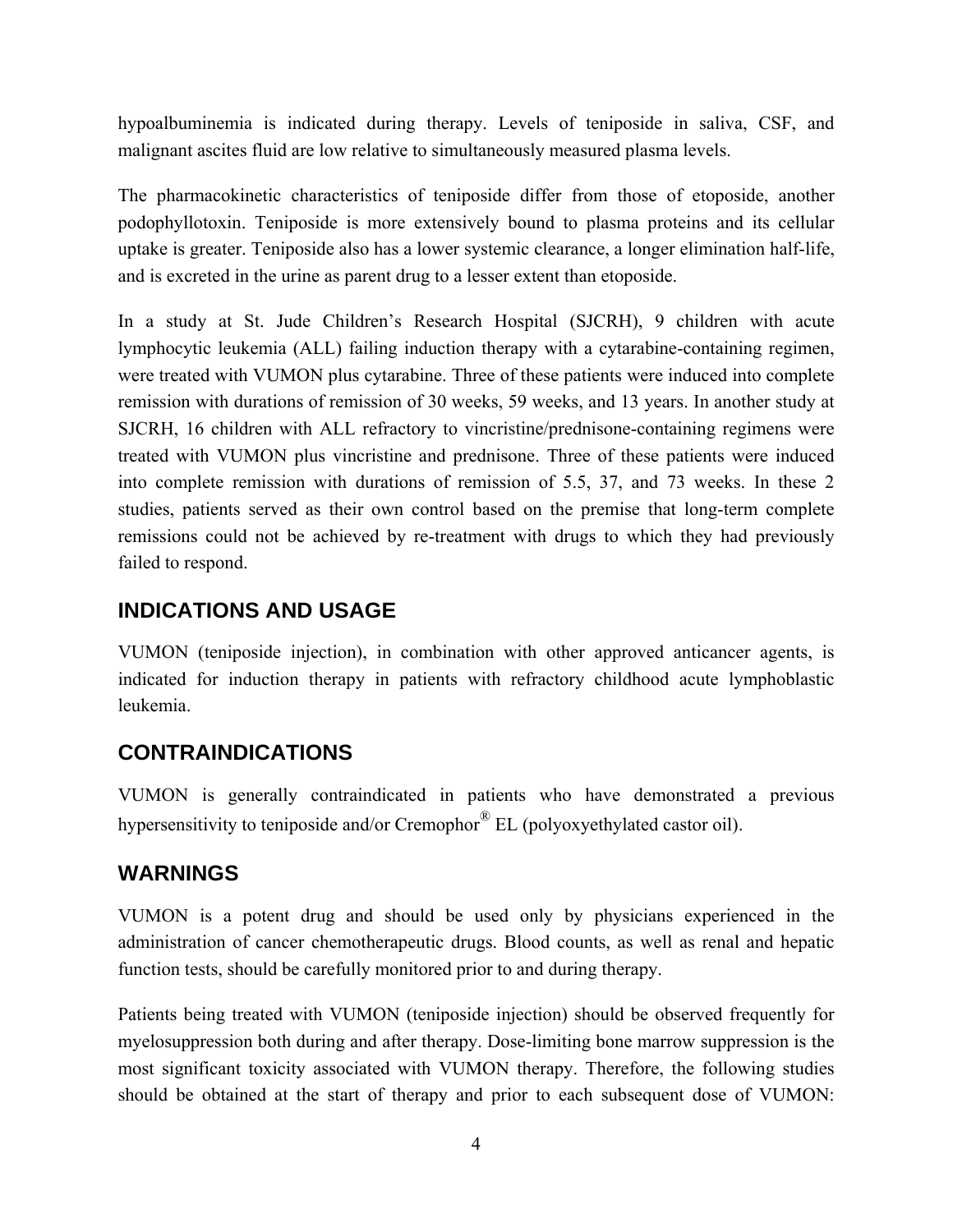hemoglobin, white blood cell count and differential, and platelet count. If necessary, repeat bone marrow examination should be performed prior to the decision to continue therapy in the setting of severe myelosuppression.

**Physicians should be aware of the possible occurrence of a hypersensitivity reaction variably manifested by chills, fever, urticaria, tachycardia, bronchospasm, dyspnea, hypertension or hypotension, rash, and facial flushing. This reaction may occur with the first dose of VUMON and may be life threatening if not treated promptly with antihistamines, corticosteroids, epinephrine, intravenous fluids, and other supportive measures as clinically indicated. The exact cause of these reactions is unknown. They may be due to the Cremophor® EL (polyoxyethylated castor oil) component of the vehicle or to teniposide itself. Patients who have experienced prior hypersensitivity reactions to VUMON are at risk for recurrence of symptoms and should only be re-treated with VUMON if the antileukemic benefit already demonstrated clearly outweighs the risk of a probable hypersensitivity reaction for that patient. When a decision is made to re-treat a patient with VUMON in spite of an earlier hypersensitivity reaction, the patient should be pretreated with corticosteroids and antihistamines and receive careful clinical observation during and after VUMON infusion. In the clinical experience with VUMON at SJCRH and the National Cancer Institute (NCI), re-treatment of patients with prior hypersensitivity reactions has been accomplished using measures described above. To date, there is no evidence to suggest cross-sensitization between VUMON and VePesid®.**

**One episode of sudden death, attributed to probable arrhythmia and intractable hypotension, has been reported in an elderly patient receiving VUMON combination therapy for a non-leukemic malignancy. (See ADVERSE REACTIONS.) Patients receiving VUMON treatment should be under continuous observation for at least the first 60 minutes following the start of the infusion and at frequent intervals thereafter. If symptoms or signs of anaphylaxis occur, the infusion should be stopped immediately, followed by the administration of epinephrine, corticosteroids, antihistamines, pressor agents, or volume expanders at the discretion of the physician. An aqueous solution of epinephrine 1:1000 and a source of oxygen should be available at the bedside.**

For parenteral administration, VUMON should be given only by slow intravenous infusion (lasting at least 30 to 60 minutes) since hypotension has been reported as a possible side effect of rapid intravenous injection, perhaps due to a direct effect of Cremophor® EL. If clinically significant hypotension develops, the VUMON infusion should be discontinued. The blood pressure usually normalizes within hours in response to cessation of the infusion and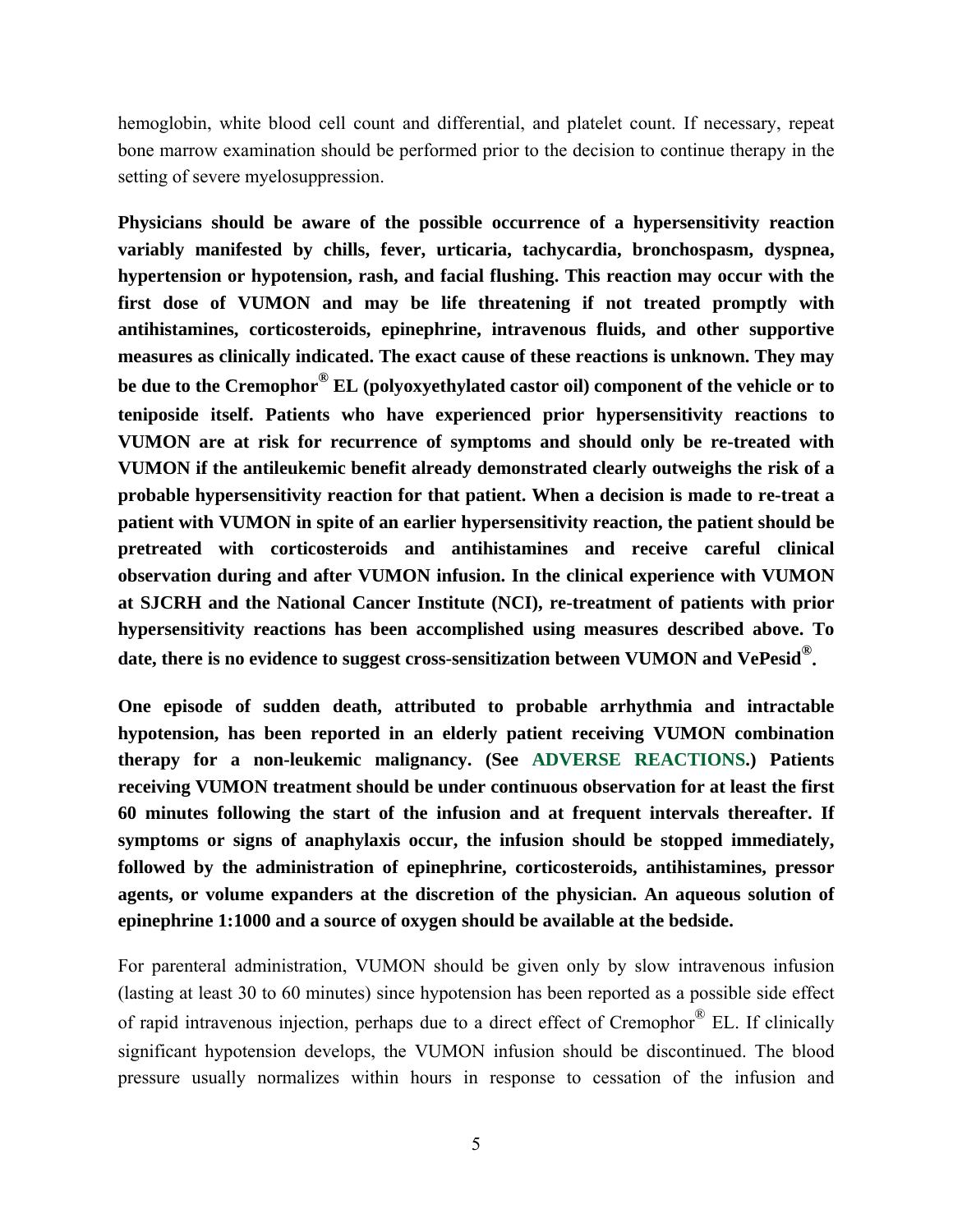administration of fluids or other supportive therapy as appropriate. If the infusion is restarted, a slower administration rate should be used and the patient should be carefully monitored.

Acute central nervous system depression, hypotension, and metabolic acidosis have been observed in patients receiving investigational infusions of high-dose VUMON who were pretreated with antiemetic drugs. The depressant effects of the antiemetic agents and the alcohol content of the VUMON formulation may place patients receiving higher than recommended doses of VUMON at risk for central nervous system depression.

## **Pregnancy**

#### **Pregnancy Category D**

VUMON may cause fetal harm when administered to a pregnant woman. VUMON has been shown to be teratogenic and embryotoxic in laboratory animals. In pregnant rats, intravenous administration of VUMON, 0.1 to 3 mg/kg (0.6-18 mg/m<sup>2</sup>), every second day from day 6 to day 16 post coitum caused dose-related embryotoxicity and teratogenicity. Major anomalies included spinal and rib defects, deformed extremities, anophthalmia, and celosomia.

There are no adequate and well-controlled studies in pregnant women. If VUMON is used during pregnancy, or if the patient becomes pregnant while receiving this drug, the patient should be apprised of the potential hazard to the fetus. Women of childbearing potential should be advised to avoid becoming pregnant during therapy with VUMON.

### **Male Fertility**

In animal studies, VUMON caused a decrease in sperm count and genetic damage to sperm. No studies have been done to demonstrate the effect of these changes on human sperm and male fertility. Young men of reproductive age should be advised of the possibility that VUMON treatment may compromise their ability to father a child and that there is some possibility for birth defects if they do. They should be counseled on the possibility of storing sperm for future artificial insemination.

### **PRECAUTIONS**

### **General**

In all instances where the use of VUMON is considered for chemotherapy, the physician must evaluate the need and usefulness of the drug against the risk of adverse reactions. Most such adverse reactions are reversible if detected early. If severe reactions occur, the drug should be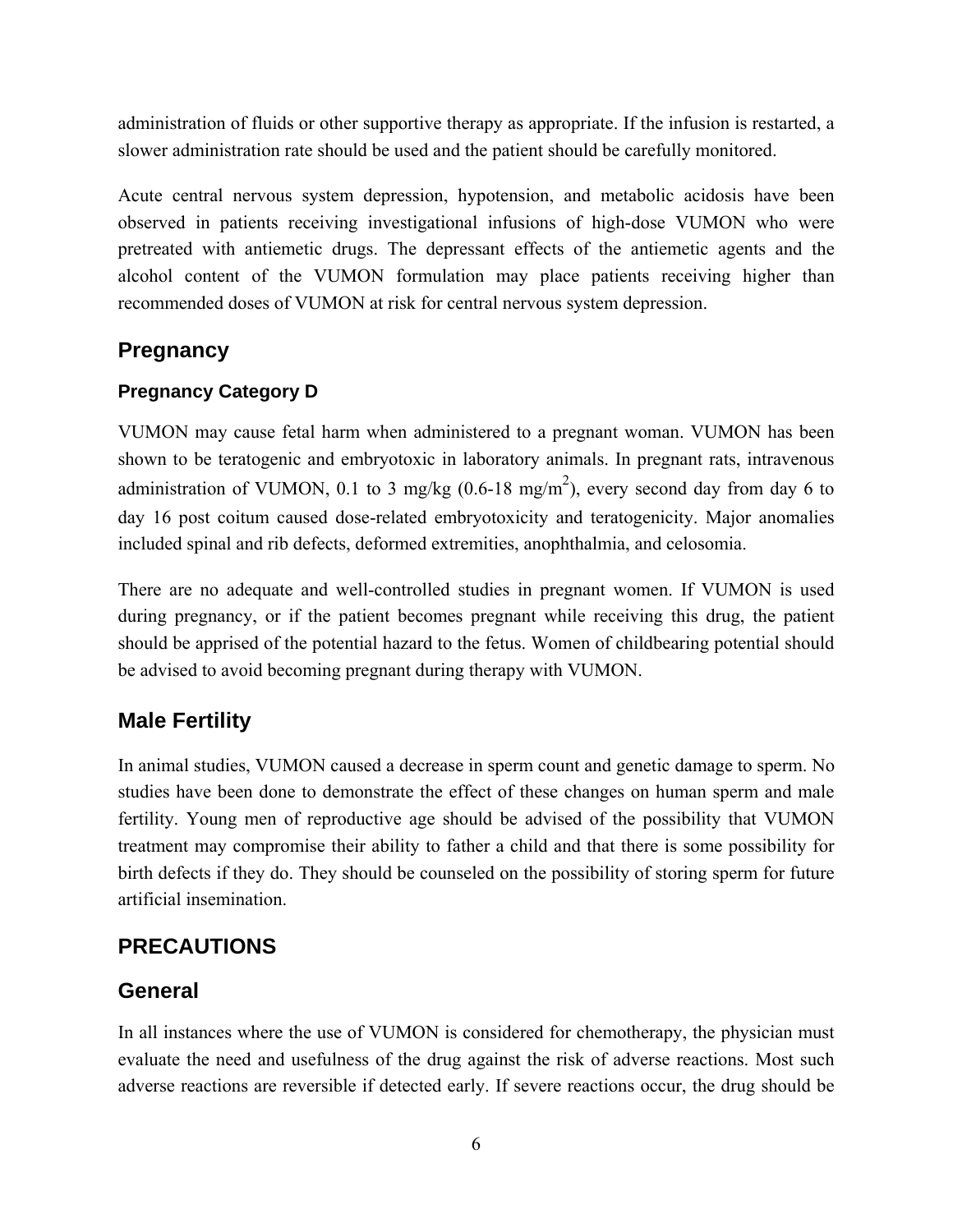reduced in dosage or discontinued and appropriate corrective measures should be taken according to the clinical judgment of the physician. Reinstitution of VUMON therapy should be carried out with caution, and with adequate consideration of the further need for the drug and alertness as to possible recurrence of toxicity.

VUMON must be administered as an intravenous infusion. Care should be taken to ensure that the intravenous catheter or needle is in the proper position and functional prior to infusion. Improper administration of VUMON may result in extravasation causing local tissue necrosis and/or thrombophlebitis. In some instances, occlusion of central venous access devices has occurred during 24-hour infusion of VUMON at a concentration of 0.1 to 0.2 mg/mL. Frequent observation during these infusions is necessary to minimize this risk.

### **Laboratory Tests**

Periodic complete blood counts and assessments of renal and hepatic function should be done during the course of VUMON treatment. They should be performed prior to therapy and at clinically appropriate intervals during and after therapy. There should be at least one determination of hematologic status prior to therapy with VUMON.

### **Drug Interactions**

In a study in which 34 different drugs were tested, therapeutically relevant concentrations of tolbutamide, sodium salicylate, and sulfamethizole displaced protein-bound teniposide in fresh human serum to a small but significant extent. Because of the extremely high binding of teniposide to plasma proteins, these small decreases in binding could cause substantial increases in free drug levels in plasma which could result in potentiation of drug toxicity. Therefore, caution should be used in administering VUMON to patients receiving these other agents. There was no change in the plasma kinetics of teniposide when coadministered with methotrexate. However, the plasma clearance of methotrexate was slightly increased. An increase in intracellular levels of methotrexate was observed *in vitro* in the presence of teniposide.

#### **Carcinogenesis, Mutagenesis, Impairment of Fertility**

Children at SJCRH with ALL in remission who received maintenance therapy with VUMON at weekly or twice weekly doses (plus other chemotherapeutic agents), had a relative risk of developing secondary acute nonlymphocytic leukemia (ANLL) approximately 12 times that of patients treated according to other less intensive schedules.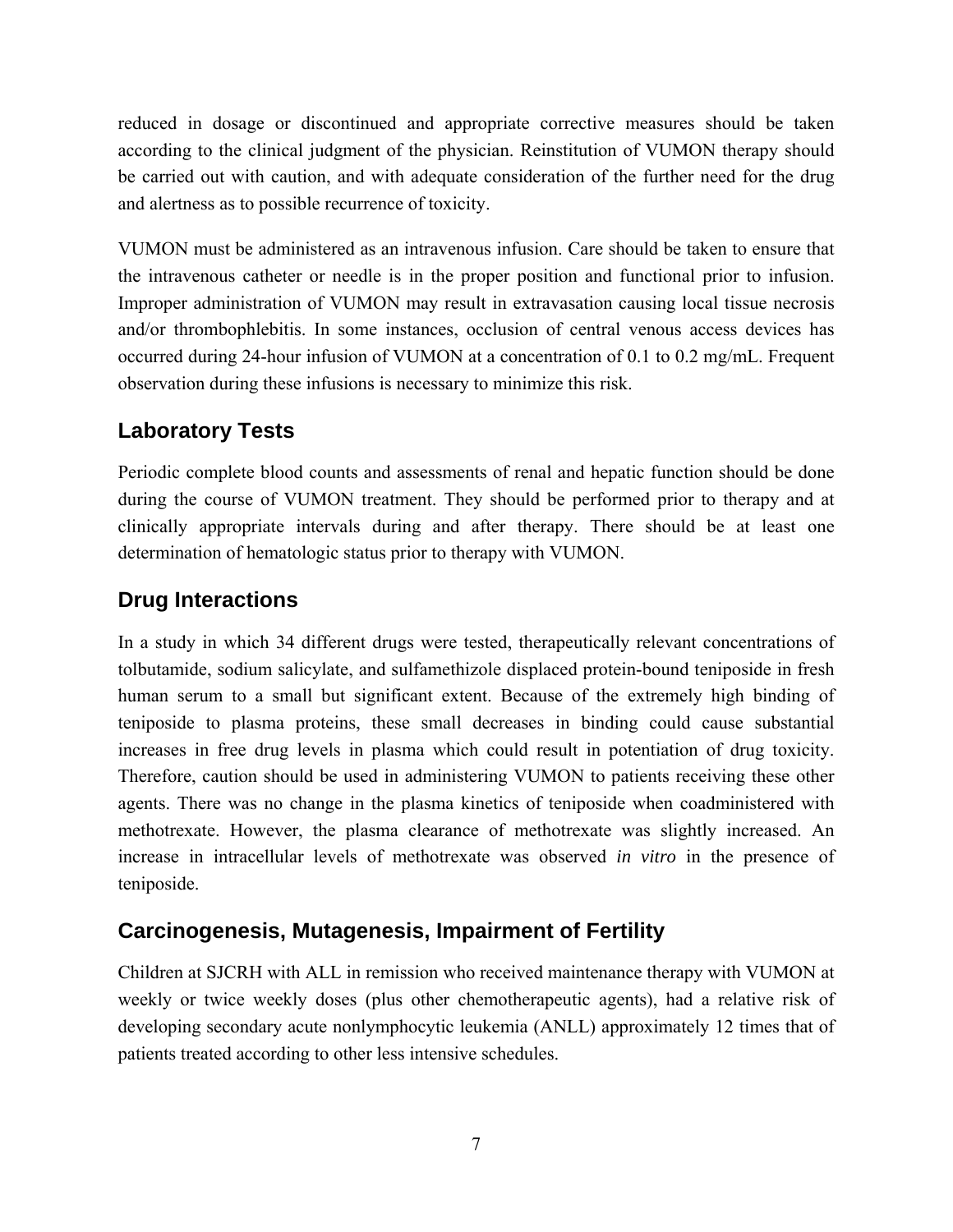A short course of VUMON for remission-induction and/or consolidation therapy was not associated with an increased risk of secondary ANLL, but the number of patients assessed was small. The potential benefit from VUMON must be weighed on a case by case basis against the potential risk of the induction of a secondary leukemia. The carcinogenicity of teniposide has not been studied in laboratory animals. Compounds with similar mechanisms of action and mutagenicity profiles have been reported to be carcinogenic and teniposide should be considered a potential carcinogen in humans. Teniposide has been shown to be mutagenic in various bacterial and mammalian genetic toxicity tests. These include positive mutagenic effects in the Ames/Salmonella and *B. subtilis* bacterial mutagenicity assays. Teniposide caused gene mutations in both Chinese hamster ovary cells and mouse lymphoma cells and DNA damage as measured by alkaline elution in human lung carcinoma derived cell lines. In addition, teniposide induced aberrations in chromosome structure in primary cultures of human lymphocytes *in vitro* and in L5178y/TK +/- mouse lymphoma cells *in vitro*. Chromosome aberrations were observed *in vivo* in the embryonic tissue of pregnant Swiss albino mice treated with teniposide. Teniposide also caused a dose-related increase in sister chromatid exchanges in Chinese hamster ovary cells, and it has been shown to be embryotoxic and teratogenic in rats receiving teniposide during organogenesis. Treatment of pregnant rats intravenously with doses between 1.0 and 3.0 mg/kg/day on alternate days from day 6 to 16 post coitum caused retardation of embryonic development, prenatal mortality, and fetal abnormalities.

#### **Pregnancy**

#### **Pregnancy Category D**

#### See **WARNINGS**.

#### **Nursing Mothers**

It is not known whether this drug is excreted in human milk. Because many drugs are excreted in human milk and because of the potential for serious adverse reactions in nursing infants, a decision should be made whether to discontinue nursing or to discontinue the drug, taking into account the importance of VUMON therapy to the mother.

#### **Pediatric Use**

Adverse events were evaluated in 7 studies involving 303 patients (age range 0.5 months to 20 years) who received VUMON as a single agent (see **ADVERSE REACTIONS**). No association between any particular age group and adverse effects was reported in any of these investigations.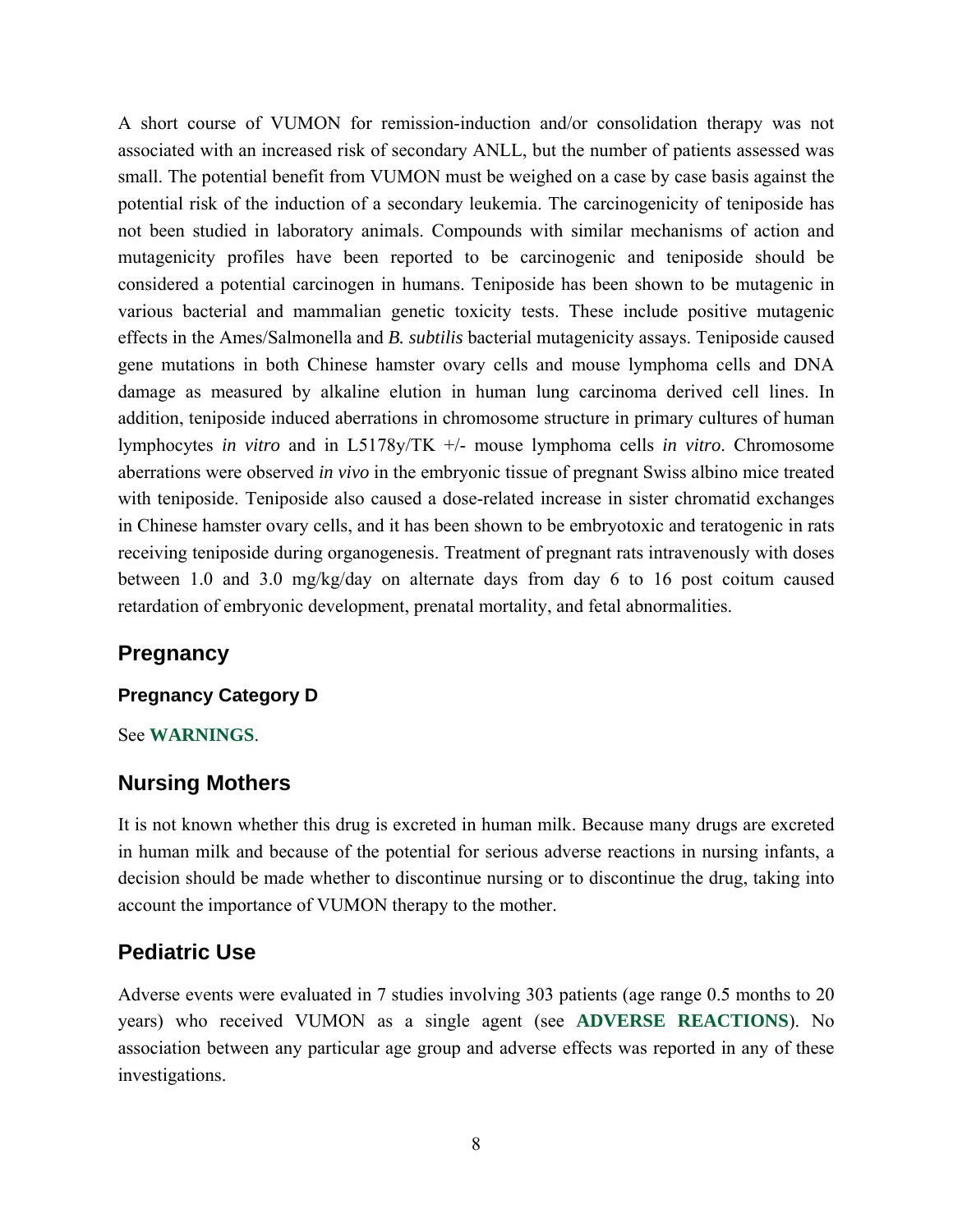#### **Patients with Down Syndrome**

Patients with both Down syndrome and leukemia may be especially sensitive to myelosuppressive chemotherapy, therefore, initial dosing with VUMON should be reduced in these patients. It is suggested that the first course of VUMON should be given at half the usual dose. Subsequent courses may be administered at higher dosages depending on the degree of myelosuppression and mucositis encountered in earlier courses in an individual patient.

### **ADVERSE REACTIONS**

The table below presents the incidences of adverse reactions derived from an analysis of data contained within literature reports of 7 studies involving 303 pediatric patients in which VUMON was administered by injection as a single agent in a variety of doses and schedules for a variety of hematologic malignancies and solid tumors. The total number of patients evaluable for a given event was not 303 since the individual studies did not address the occurrence of each event listed. Five of these 7 studies assessed VUMON activity in hematologic malignancies, such as leukemia. Thus, many of these patients had abnormal hematologic status at start of therapy with VUMON and were expected to develop significant myelosuppression as an endpoint of treatment.

| Dingle Tigent VOMOTVDanmary of Toxietty for Tin Evaluative Feature Fattents |                                                            |  |
|-----------------------------------------------------------------------------|------------------------------------------------------------|--|
| <b>Toxicity</b>                                                             | <b>Incidence</b> in<br><b>Evaluable Patients</b><br>$(\%)$ |  |
| Hematologic Toxicity                                                        |                                                            |  |
| Myelosuppression, nonspecified                                              | 75                                                         |  |
| Leukopenia (<3,000 WBC/mcL)                                                 | 89                                                         |  |
| Neutropenia (<2,000 ANC/mcL)                                                | 95                                                         |  |
| Thrombocytopenia (<100,000 plt/mcL)                                         | 85                                                         |  |
| Anemia                                                                      | 88                                                         |  |
| Non-Hematologic Toxicity                                                    |                                                            |  |
| Mucositis                                                                   | 76                                                         |  |
| Diarrhea                                                                    | 33                                                         |  |
| Nausea/vomiting                                                             | 29                                                         |  |
| Infection                                                                   | 12                                                         |  |
| Alopecia                                                                    | 9                                                          |  |
| Bleeding                                                                    | 5                                                          |  |
| Hypersensitivity reactions                                                  | 5                                                          |  |
| Rash                                                                        | 3                                                          |  |
| Fever                                                                       | 3                                                          |  |
| Hypotension/Cardiovascular                                                  | 2                                                          |  |
|                                                                             |                                                            |  |

Single-Agent VUMON Summary of Toxicity for All Evaluable Pediatric Patients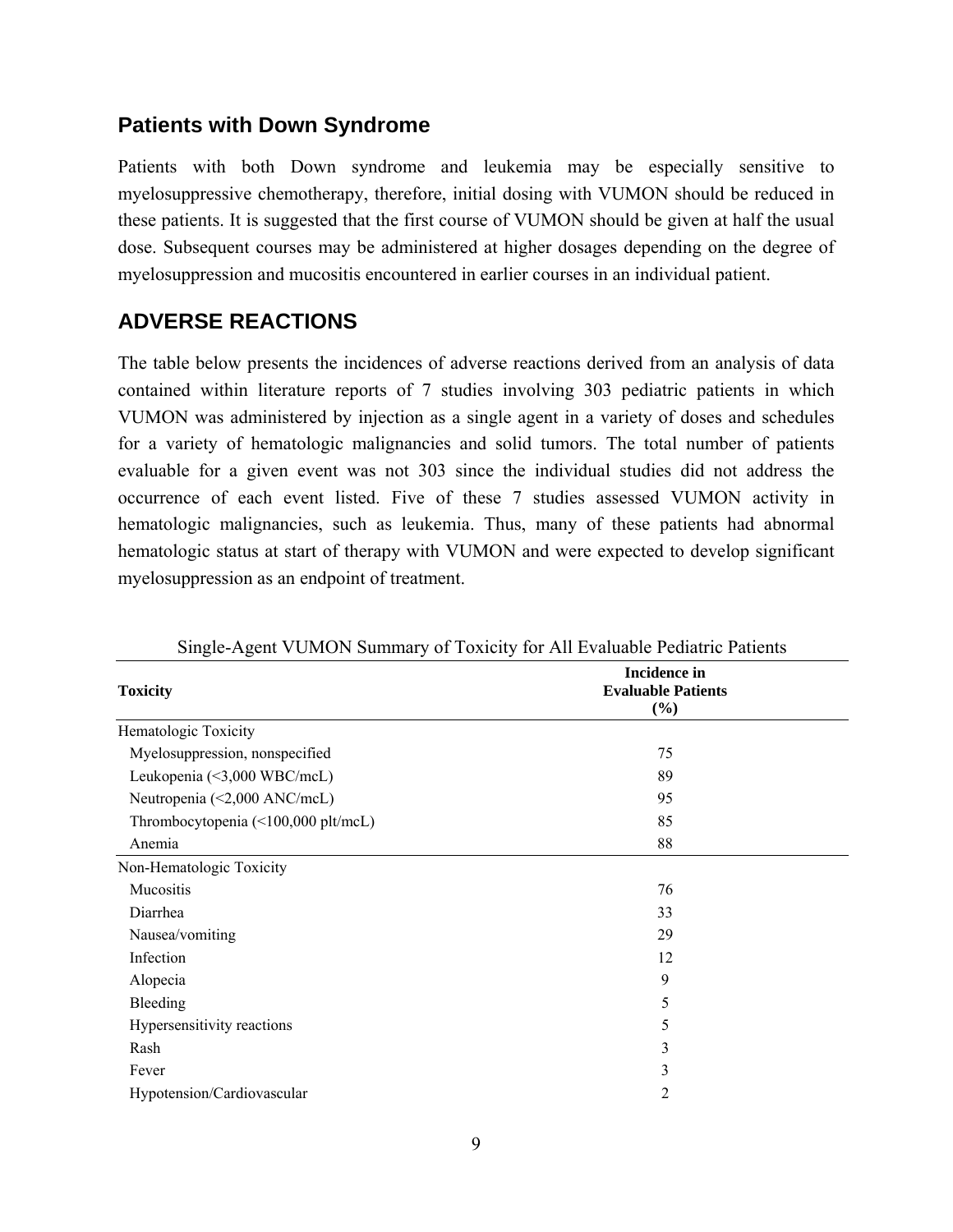| .                       |                                                     |  |
|-------------------------|-----------------------------------------------------|--|
| <b>Toxicity</b>         | Incidence in<br><b>Evaluable Patients</b><br>$(\%)$ |  |
| Neurotoxicity           | $\leq$ ]                                            |  |
| Hepatic dysfunction     | $\leq$ ]                                            |  |
| Renal dysfunction       | $\leq$ ]                                            |  |
| Metabolic abnormalities | $<$ 1                                               |  |

Single-Agent VUMON Summary of Toxicity for All Evaluable Pediatric Patients

## **Hematologic Toxicity**

VUMON, when used with other chemotherapeutic agents for the treatment of ALL, results in severe myelosuppression. Sepsis, sometimes fatal, may be a consequence of severe myelosuppression. Early onset of profound myelosuppression with delayed recovery can be expected when using the doses and schedules of VUMON necessary for treatment of refractory ALL, since bone marrow hypoplasia is a desired endpoint of therapy. The occurrence of acute non-lymphocytic leukemia (ANLL), with or without a preleukemic phase, has been reported in patients treated with VUMON in combination with other antineoplastic agents. (See **PRECAUTIONS: Carcinogenesis, Mutagenesis, Impairment of Fertility**.)

### **Gastrointestinal Toxicity**

Nausea and vomiting are the most common gastrointestinal toxicities, having occurred in 29% of evaluable pediatric patients. The severity of this nausea and vomiting is generally mild to moderate.

### **Hypotension**

Transient hypotension following rapid intravenous administration has been reported in 2% of evaluable pediatric patients. One episode of sudden death, attributed to probable arrhythmia and intractable hypotension, has been reported in an elderly patient receiving VUMON combination therapy for a non-leukemic malignancy.

No other cardiac toxicity or electrocardiographic changes have been documented. No delayed hypotension has been noted.

### **Allergic Reactions**

Hypersensitivity reactions characterized by chills, fever, tachycardia, flushing, bronchospasm, dyspnea, rash, and blood pressure changes (hypertension or hypotension) have been reported to occur in approximately 5% of evaluable pediatric patients receiving intravenous VUMON. The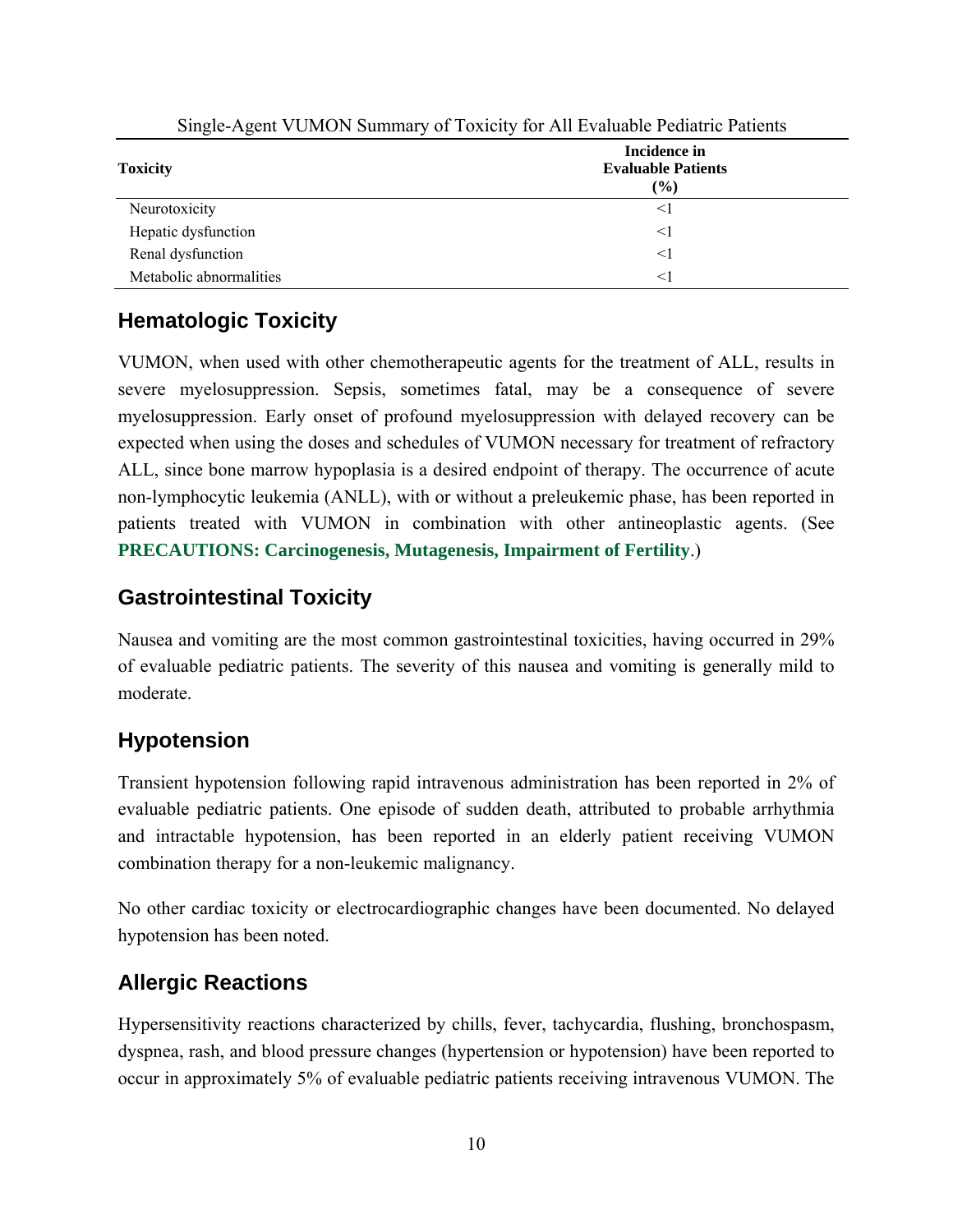incidence of hypersensitivity reactions to VUMON appears to be increased in patients with brain tumors and in patients with neuroblastoma.

### **Central Nervous System**

#### **Neurotoxicity has been reported, including severe cases of neuropathy, in patients receiving vincristine sulfate and VUMON concomitantly.**

Acute central nervous system depression and hypotension have been observed in patients receiving investigational infusions of high-dose VUMON who were pretreated with antiemetic drugs. The depressant effects of the antiemetic agents and the alcohol content of the VUMON formulation may place patients receiving higher than recommended doses of VUMON at risk for central nervous system depression.

## **Alopecia**

Alopecia, sometimes progressing to total baldness, was observed in 9% of evaluable pediatric patients who received VUMON as single-agent therapy. It was usually reversible.

### **Other Adverse Reactions**

The following adverse reactions have been reported: headache, confusion, and asthenia. Headache and confusion were associated with hypersensitivity reactions.

## **OVERDOSAGE**

Acute central nervous system depression, hypotension, and metabolic acidosis have been observed in patients who were receiving higher than recommended doses of VUMON, and who were also pretreated with antiemetic drugs.

There is no known antidote for VUMON overdosage. The anticipated complications of overdosage are secondary to bone marrow suppression. Treatment should consist of supportive care, including blood products and antibiotics as indicated.

## **DOSAGE AND ADMINISTRATION**

*NOTE:* Contact of undiluted VUMON with plastic equipment or devices used to prepare solutions for infusion may result in softening or cracking and possible drug product leakage. This effect has *not* been reported with *diluted solutions* of VUMON.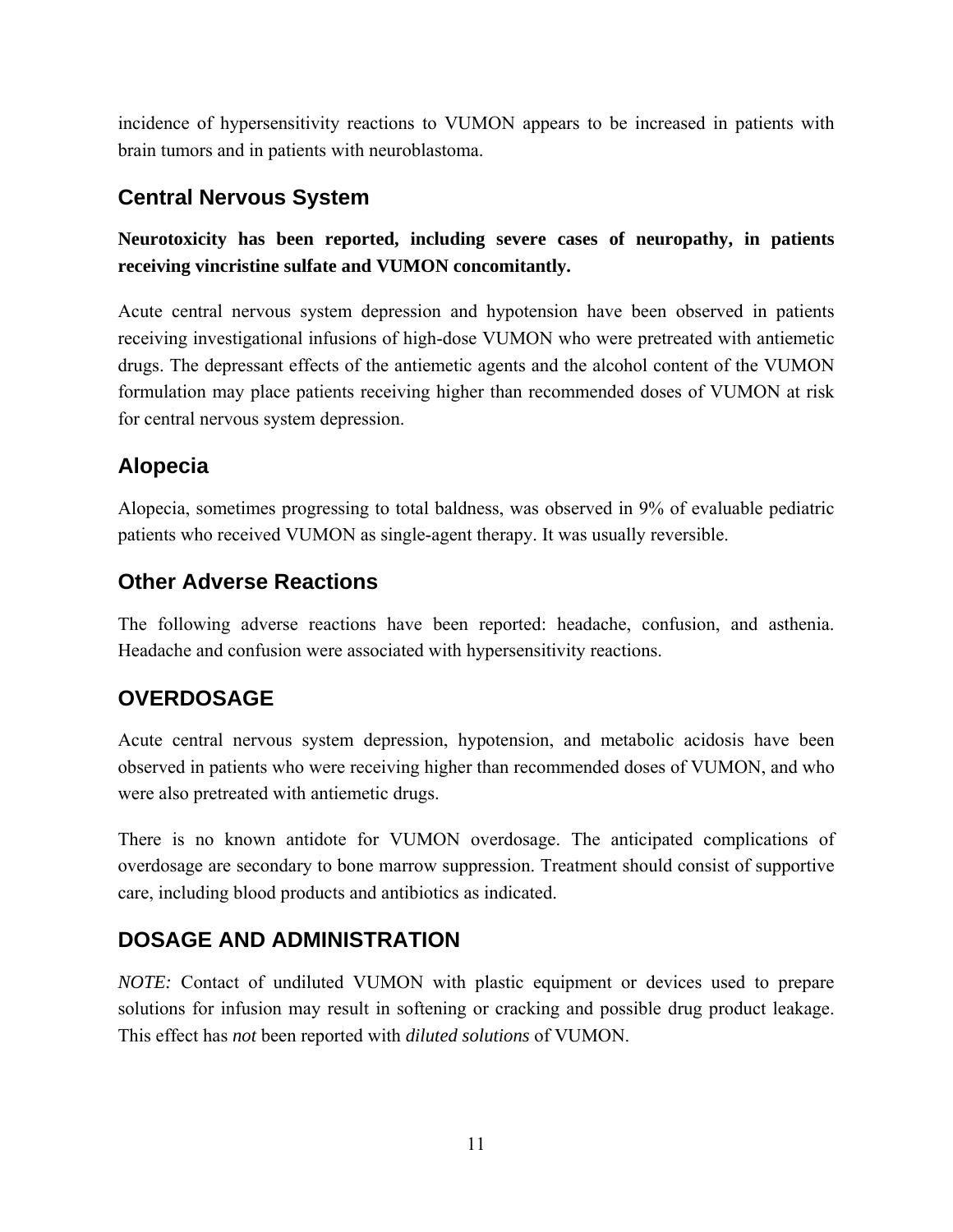In order to prevent extraction of the plasticizer DEHP [di(2-ethylhexyl) phthalate], solutions of VUMON should be prepared in non-DEHP containing LVP containers such as glass or polyolefin plastic bags or containers.

VUMON solutions should be administered with non-DEHP containing intravenous administration sets.

In one study, childhood ALL patients failing induction therapy with a cytarabine-containing regimen were treated with the combination of VUMON 165 mg/m<sup>2</sup> and cytarabine 300 mg/m<sup>2</sup> intravenously, twice weekly for 8 to 9 doses. In another study, patients with childhood ALL refractory to vincristine/prednisone-containing regimens were treated with the combination of VUMON 250 mg/m<sup>2</sup> and vincristine 1.5 mg/m<sup>2</sup> intravenously, weekly for 4 to 8 weeks and prednisone 40 mg/m<sup>2</sup> orally for 28 days.

Adequate data in patients with hepatic insufficiency and/or renal insufficiency are lacking, but dose adjustments may be necessary for patients with significant renal or hepatic impairment.

### **Preparation and Administration Precautions**

Caution should be exercised in handling and preparing the solution of VUMON. Several guidelines on proper handling and disposal of anticancer drugs have been published.<sup>1-4</sup> Skin reactions associated with accidental exposure to VUMON may occur. To minimize the risk of dermal exposure, always wear impervious gloves when handling ampules containing VUMON. If VUMON solution contacts the skin, immediately wash the skin thoroughly with soap and water. If VUMON contacts mucous membranes, the membranes should be flushed immediately and thoroughly with water. More information is available in the references listed below.

#### **Preparation for Intravenous Administration**

VUMON must be diluted with either 5% Dextrose Injection, USP or 0.9% Sodium Chloride Injection, USP, to give final teniposide concentrations of 0.1 mg/mL, 0.2 mg/mL, 0.4 mg/mL, or 1.0 mg/mL. Solutions prepared in 5% Dextrose Injection, USP or 0.9% Sodium Chloride Injection, USP at teniposide concentrations of 0.1 mg/mL, 0.2 mg/mL, or 0.4 mg/mL are stable at room temperature for up to 24 hours after preparation. VUMON solutions prepared at a final teniposide concentration of 1.0 mg/mL should be administered within 4 hours of preparation to reduce the potential for precipitation. **Refrigeration of VUMON solutions is not recommended.** Stability and use times are identical in glass and plastic parenteral solution containers.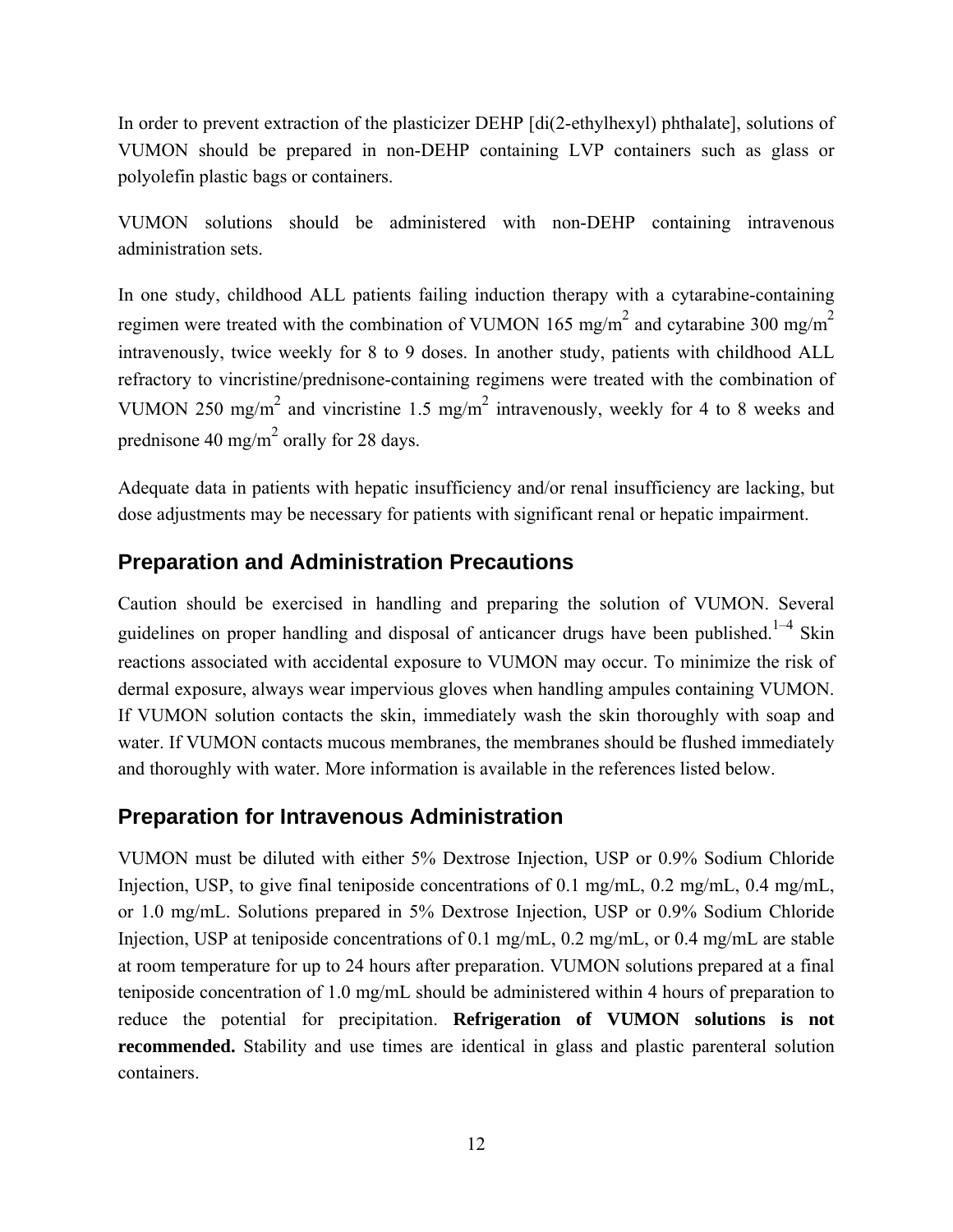Although solutions are chemically stable under the conditions indicated, precipitation of teniposide may occur at the recommended concentrations, especially if the diluted solution is subjected to more agitation than is recommended to prepare the drug solution for parenteral administration. In addition, storage time prior to administration should be minimized and care should be taken to avoid contact of the diluted solution with other drugs or fluids. Parenteral drug products should be inspected visually for particulate matter and discoloration prior to administration whenever solution and container permit. **Precipitation has been reported during 24-hour infusions of VUMON diluted to teniposide concentrations of 0.1 to 0.2 mg/mL, resulting in occlusion of central venous access catheters in several patients. Heparin solution can cause precipitation of teniposide, therefore, the administration apparatus should be flushed thoroughly with 5% Dextrose Injection, USP or 0.9% Sodium Chloride Injection, USP before and after administration of VUMON.**

Hypotension has been reported following rapid intravenous administration; it is recommended that the VUMON solution be administered over at least a 30- to 60-minute period. **VUMON should not be given by rapid intravenous injection.**

In a 24-hour study under simulated conditions of actual use of the product relative to dilution strength, diluent and administration rates, dilutions at 0.1 to 1.0 mg/mL were chemically stable for at least 24 hours. Data collected for the presence of the extractable DEHP [di(2-ethylhexyl) phthalate] from PVC containers show that levels increased with time and concentration of the solutions. The data appeared similar for 0.9% Sodium Chloride Injection, USP, and 5% Dextrose Injection, USP. Consequently, the use of PVC containers is not recommended.

Similarly, the use of non-DEHP intravenous administration sets is recommended. Lipid administration sets or low DEHP-containing nitroglycerin sets will keep patient's exposure to DEHP at low levels and are suitable for use. The diluted solutions are chemically and physically compatible with the recommended intravenous administration sets and LVP containers for up to 24 hours at ambient room temperature and lighting conditions. **Because of the potential for precipitation, compatibility with other drugs, infusion materials, or intravenous pumps cannot be assured.**

#### **Stability**

Unopened ampules of VUMON are stable until the date indicated on the package when stored under refrigeration (2°-8°C) in the original package. Freezing does not adversely affect the product.